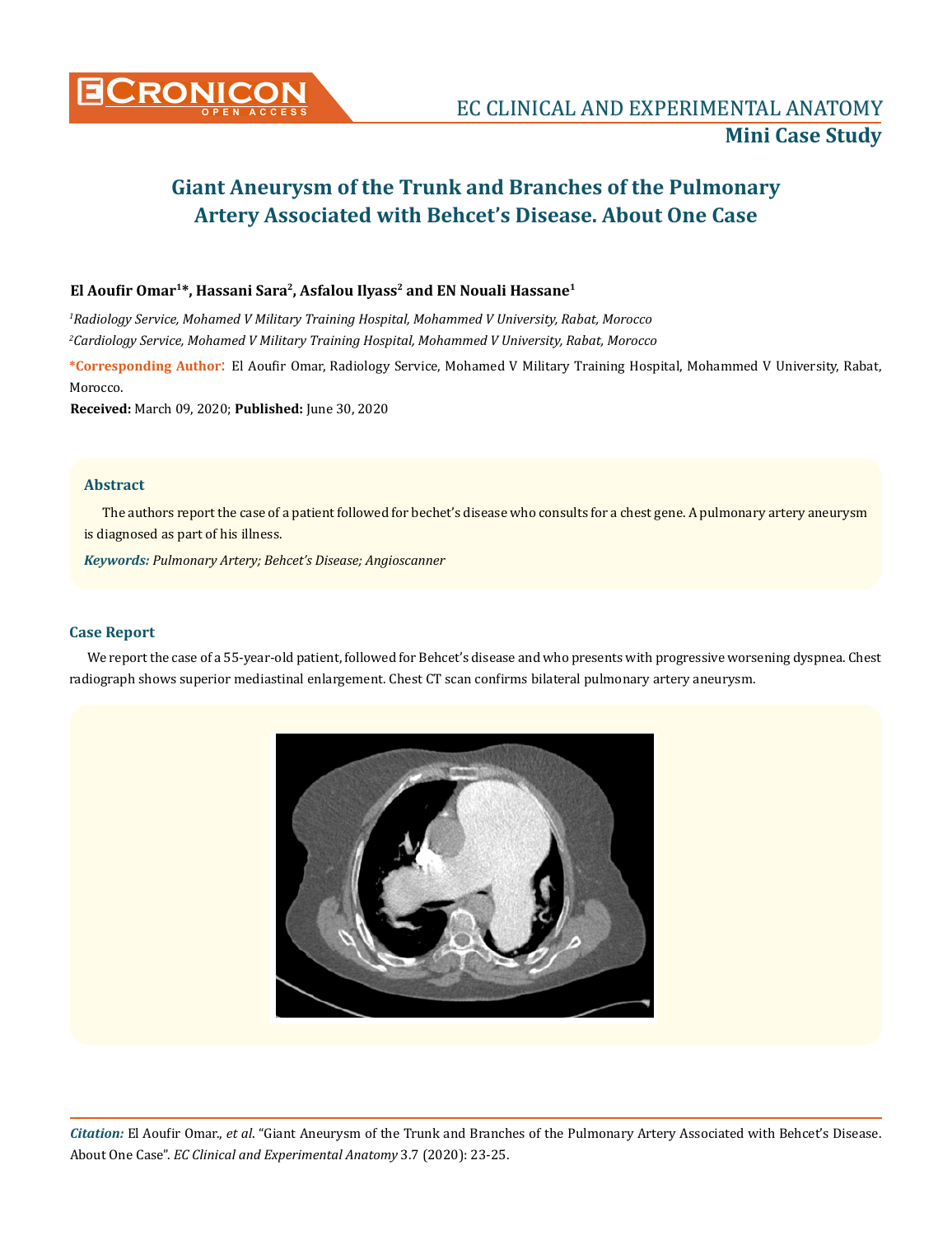24



*Figure 1: Thoracic CT scan in axial (a) and sagittal sections (b, c), in mediastinal window, in a 65-year-old patient, showing a large sacciform aneurysm of the trunk (a) and extended to the right (b) and left branches (c) of the pulmonary artery, measuring 10, 4.5 and 4 cm respectively. The aortopulmonary ratio is greater than 2. Note the good opacification of the artery by the contrast medium without thrombosis or associated dissection.*

#### **Discussion**

Behcet's disease was first described in 1937 by a Turkish dermatologist, Hulusi Behcet. When it was discovered, this disease was defined by a clinical triad of oral aphtosis, genital aphtosis and uveitis. The advent of new imaging methods has made it possible to discover another mode of revelation: the aneurysm of the pulmonary artery.

*Citation:* El Aoufir Omar., *et al*. "Giant Aneurysm of the Trunk and Branches of the Pulmonary Artery Associated with Behcet's Disease. About One Case". *EC Clinical and Experimental Anatomy* 3.7 (2020): 23-25.